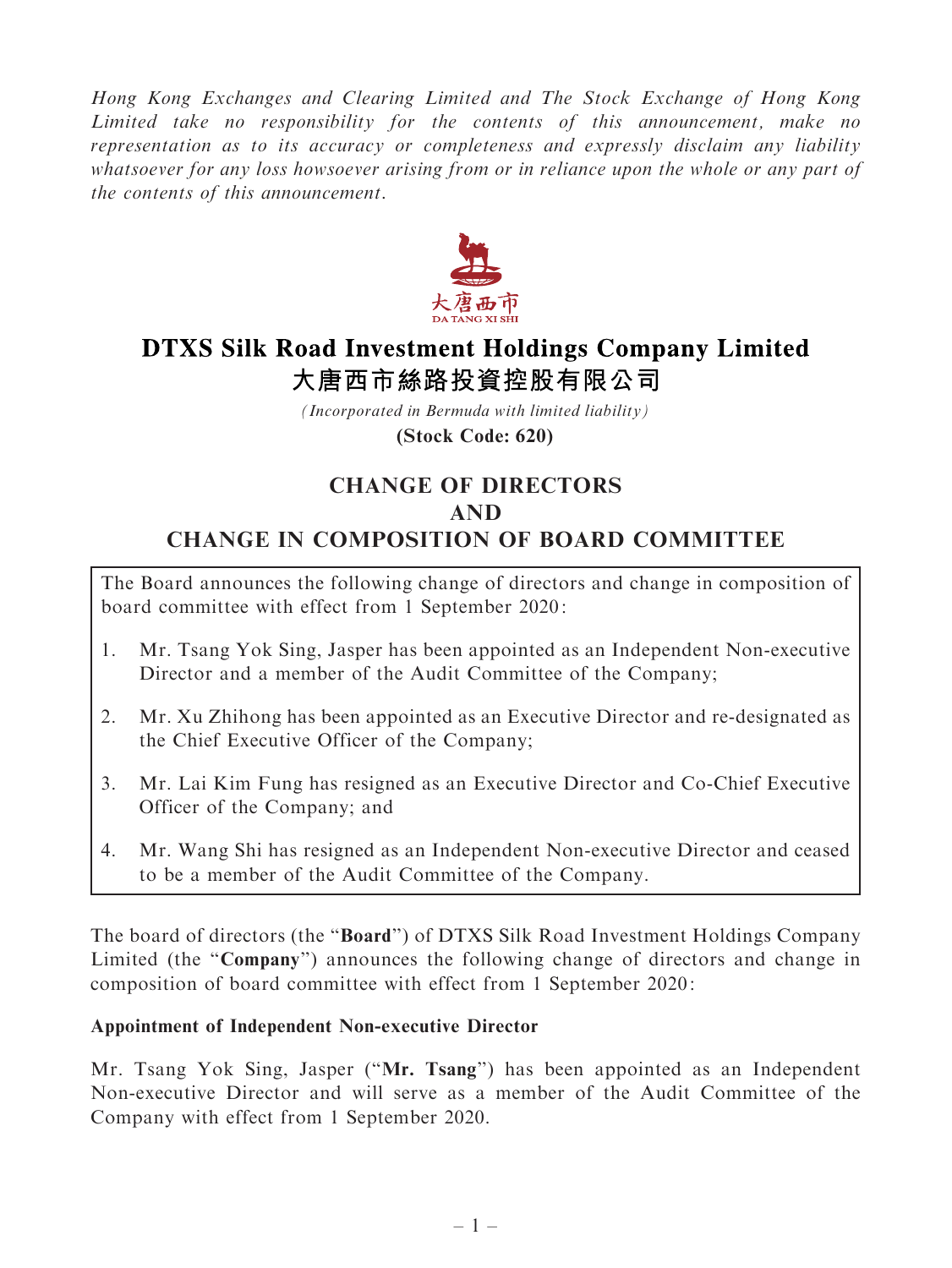Mr. Tsang, G.B.M., G.B.S., J.P., aged 72, is Honorary Professor of the Faculty of Social Science of The Chinese University of Hong Kong and the Convenor of Hong Kong Vision Research Programme. Mr. Tsang currently serves as an independent non-executive director of Beijing Tong Ren Tang Chinese Medicine Company Limited (Stock code: 3613) and Kunlun Energy Company Limited (Stock code: 135) which are listed on the Stock Exchange of Hong Kong Limited.

Mr. Tsang held a number of posts in public service, including the President of the Fourth and the Fifth Legislative Council of the HKSAR from 2008 to 2016. Prior to his election as President of the Legislative Council of the HKSAR, Mr. Tsang served as a member of the Legislative Council from 1998 to 2016, representing the Kowloon West constituency from 1998 to 2008 and the Hong Kong Island constituency form 2008 to 2016. He served as a member of the Executive Council of the HKSAR from 2002 to 2008. From 1992 to 2003, he served as chairman of the Democratic Alliance for the Betterment of Hong Kong. Mr. Tsang was actively involved in the establishment of the HKSAR. He served as a member of the Preparatory Committee established by the Standing Committee of the Chinese National People's Congress in 1996 and a member of the Provisional Legislative Council of the HKSAR from 1997 to 1998. Mr. Tsang was a member of the National Committee of the Chinese People's Political Consultative Conference from 1993 to 2013, a non-executive director of the Hong Kong Securities and Futures Commission from 2001 to 2007, a member of the Executive Committee of the Commission on Strategic Development from 2005 to 2008, a board member of the Airport Authority Hong Kong from 2005 to 2008, a member of the Independent Commission Against Corruption Complaints Committee from 2003 to 2008 and a member of the Disaster Relief Fund Advisory Committee from 2002 to 2008. Mr. Tsang also served as a member of the Council of The Open University of Hong Kong from 1996 to 2005 and a member of the Standing Committee on Language Education and Research from 1996 to 2000. Mr. Tsang obtained a Bachelor of Arts degree at The University of Hong Kong in 1968, Certificate in Education at the University of Hong Kong in 1981 and a Master of Education degree at the University of Hong Kong in 1983. Mr. Tsang was appointed as a Justice of the Peace (J.P.) in 1998 and was awarded the Gold Bauhinia Star (G.B.S.) in 2002 and the Grand Bauhinia Medal (G.B.M.) in 2015.

Mr. Tsang has entered into an appointment agreement with the Company for an initial term of two years commencing from his date of appointment which can be terminated by either party giving one month's written notice. The term of appointment under the appointment agreement is subject to retirement by rotation and re-election in accordance with the bye-laws of the Company and the Rules Governing the Listing of Securities on The Stock Exchange of Hong Kong Limited (the "Listing Rules"). Pursuant to the terms and conditions of the appointment, Mr. Tsang is entitled to a director's fee of HK\$300,000 per annum. Mr. Tsang's remuneration is recommended by the remuneration committee of the Company and determined by the Board with reference to his duties and responsibilities with the Company and prevailing market conditions.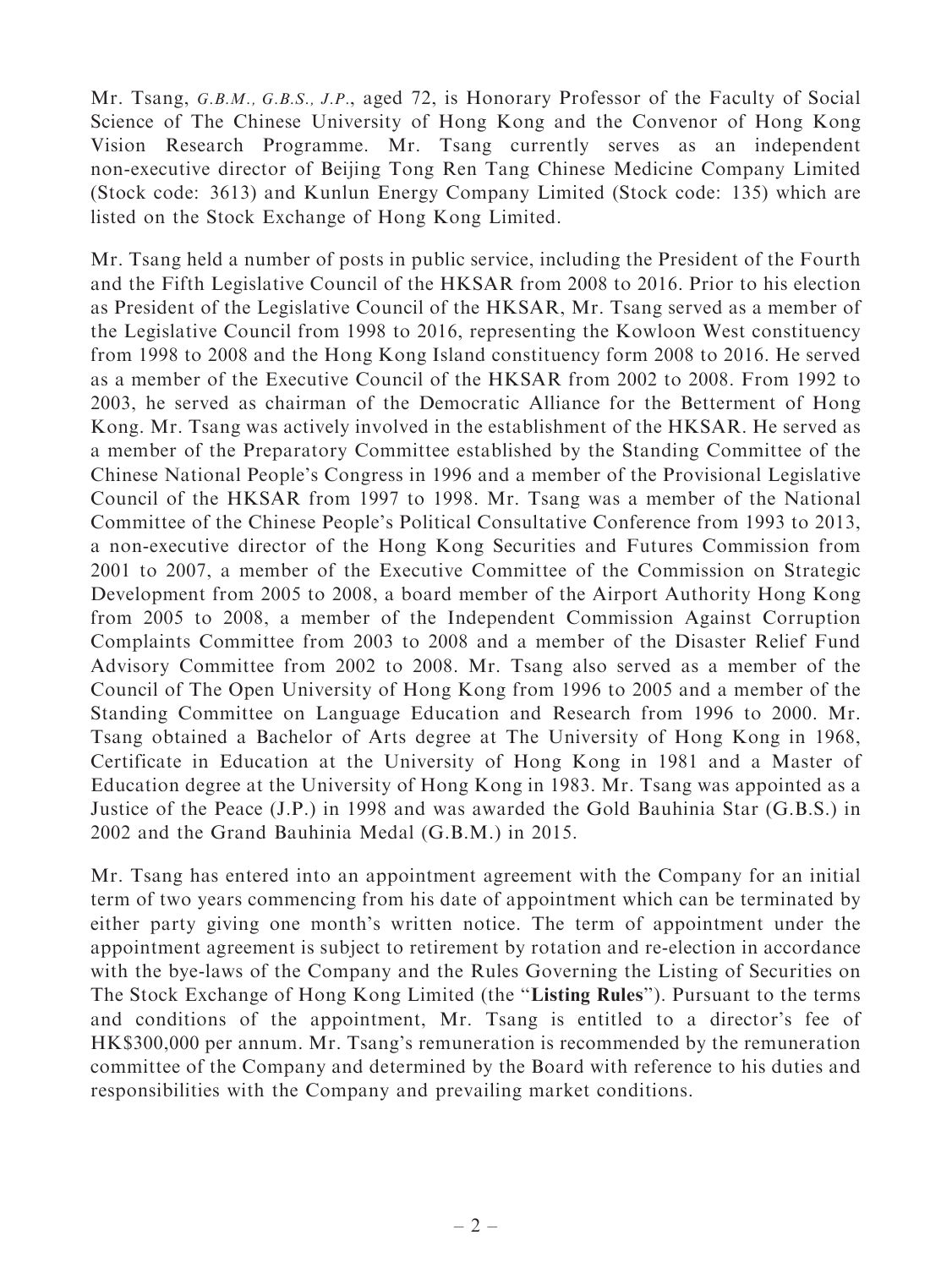As at the date of this announcement, save as disclosed above, Mr. Tsang (i) does not have any interest in the shares of the Company within the meaning of Part XV of the Securities and Futures Ordinance (''SFO''); (ii) does not have any relationship with any director, senior management, substantial or controlling shareholder of the Company; (iii) does not hold any other positions with the Company and/or its subsidiaries; and (iv) does not hold any directorship in the last three years immediately preceding the date of this announcement in public companies, the securities of which are listed on any securities market in Hong Kong or overseas.

Save as disclosed above, there is no other matter relating to the appointment of Mr. Tsang that needs to be brought to the attention of the shareholders of the Company and there is no other information that should be disclosed pursuant to Rule  $13.51(2)(h)$  to (v) of the Listing Rules.

### Appointment of Executive Director and Re-designation of Chief Executive Officer

Mr. Xu Zhihong (''Mr. Xu''), a Co-Chief Executive Officer of the Company, has been appointed as an Executive Director and re-designed as the Chief Executive Officer of the Company with effect from 1 September 2020.

Mr. Xu, aged 57, was appointed as a Co-Chief Executive Officer of the Company on 16 June 2020. Mr. Xu graduated from Anhui Finance and Trade Vocational College with a Bachelor of Economics degree, and then obtained a Master of Business Administration degree from Oklahoma City University and a Doctorate degree in Economics from Renmin University of China. He was the managing director of Wing Lung Bank Limited and general manager of the Financial Markets Department of Industrial and Commercial Bank of China, and has extensive experience in corporate financial planning. Mr. Xu was a director and deputy general manager of China Dive Company Limited (stock code: 300526), a company listed on the Shenzhen Stock Exchange, from 2 December 2019 to 3 June 2020. Mr. Xu has received the honour of Special Government Allowances of the State Council as a National Expert (國務院特殊津貼專家), and he has also served as a committee member of the Financial Products Committee of the People's Bank of China and a council member of the China Urban Financial Society.

Pursuant to the appointment agreements between Mr. Xu and the Company, the term of his appointment as Executive Director is for an initial term of one year and there is no specified term for his appointment as Chief Executive Officer. The appointment agreements can be terminated by either party giving one month's written notice. Mr. Xu's appointment of Executive Director is subject to retirement by rotation and re-election in accordance with the bye-laws of the Company and the Listing Rules. Pursuant to the terms of appointment, Mr. Xu is entitled to an aggregate annual remuneration of HK\$3,000,000. Mr. Xu's remuneration is recommended by the remuneration committee of the Company and determined by the Board with reference to his duties and responsibilities with the Company and prevailing market conditions.